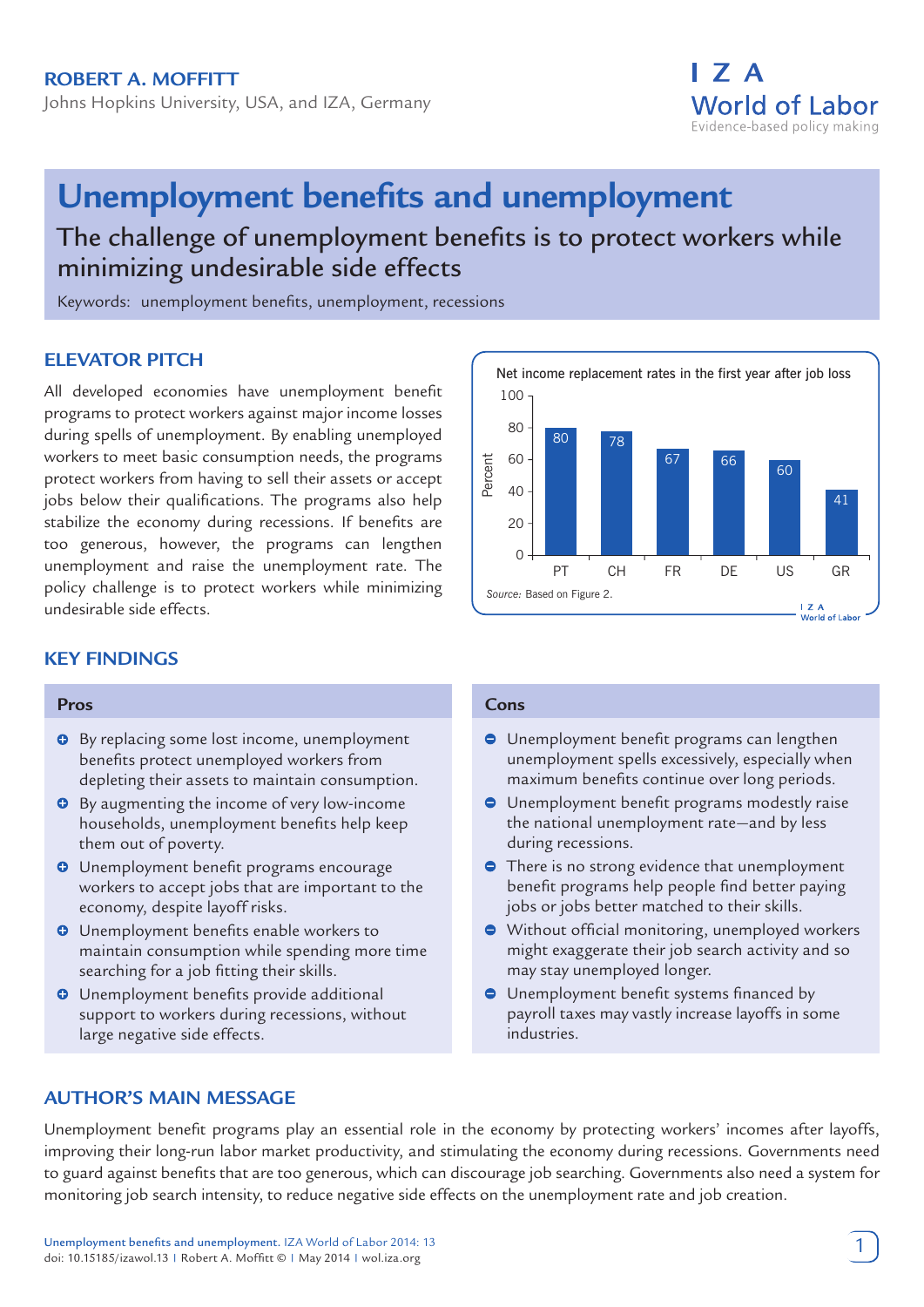# **MOTIVATION**

All developed economies have unemployment benefit programs that provide income to laid-off workers to enable them to meet their basic consumption needs. However, when unemployment benefit programs are particularly generous, in both benefit level and duration, they are controversial because of potential negative side effects. The debate over generosity intensifies during recessions and economic downturns, such as those in Europe and North America today, when overly generous programs may slow the decline in the unemployment rate and delay a country's economic recovery.

Several dimensions of unemployment benefit programs influence their positive and negative impacts on individuals and the economy. In some areas the evidence on impacts is clear; in others it remains ambiguous. Governments can take several steps to increase the positive impacts and reduce the negative ones (Figure 1).

Figure 1. Unemployment benefit programs in most developed countries share a range of characteristics, but the details vary

| • Involuntary job termination<br>• Wage replacement rates of<br>• From no limit to one year<br>• Register with public<br>$41 - 80%$<br>or more<br>unemployment agency<br>• Most wage replacement<br>• Differentiated by factors<br>• Previous employment<br>rates around 60-70%<br>such as location, age,<br>duration from no minimum<br>earnings history, and<br>stage of the business<br>to 12 months in previous |  |
|---------------------------------------------------------------------------------------------------------------------------------------------------------------------------------------------------------------------------------------------------------------------------------------------------------------------------------------------------------------------------------------------------------------------|--|
| cycle<br>two years<br>• Waiting period from 0 to<br>14 days<br>• Job search activities with<br>and without close<br>monitoring                                                                                                                                                                                                                                                                                      |  |

# **DISCUSSION OF PROS AND CONS**

Unemployment benefit programs in developed economies are similar in structure, but many of the details—eligibility requirements, benefit levels, and benefit duration—vary. These details can have different effects on consumption, poverty levels, employment, jobseeking, and duration of unemployment. The effects can also vary with the phase of the business cycle.

# **Structure of unemployment benefit programs in advanced economies**

Unemployment benefit programs in advanced industrialized economies share many features, but the details vary in ways that matter for government policy and for the effects of the programs on individuals and the economy. Three of the most important dimensions of a country's unemployment benefits program are eligibility requirements, benefit level, and maximum duration of benefits.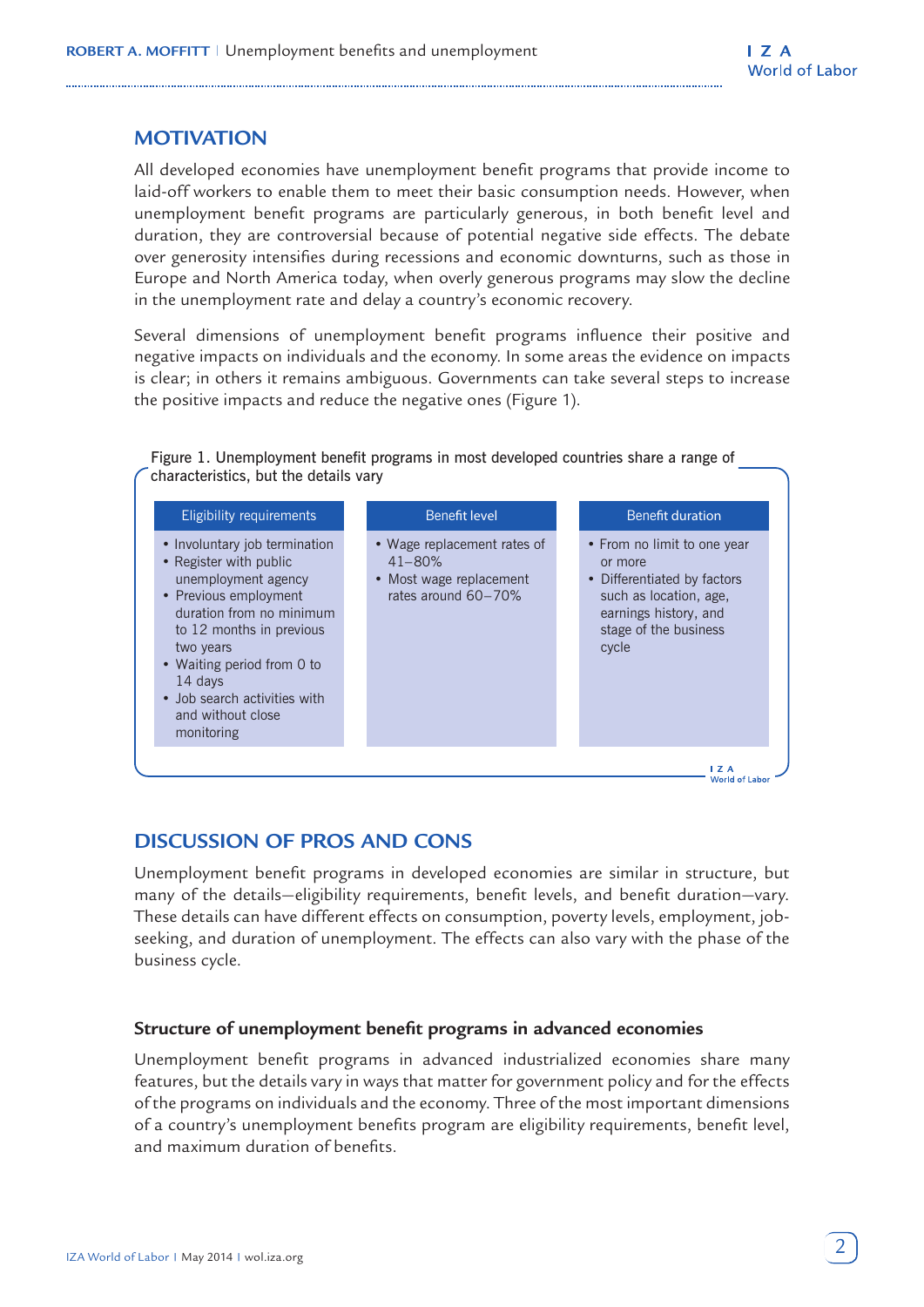# **Eligibility requirements**

Virtually all developed countries tie eligibility for unemployment benefits to being involuntarily terminated from a job—people who quit their jobs are not eligible. All countries also require that anyone who meets this criterion must register at a government unemployment office, list their job experience and qualifications, and receive information on job openings for workers with their qualifications. Finally, all countries require that unemployed workers seeking benefits actively search for a job, although how this requirement is enforced varies considerably.

How long a person has to have worked before being eligible for unemployment benefits after being involuntarily discharged varies as well. Most countries require applicants to have spent some minimum percentage of the previous year or previous two or three years in employment (for example, 6 months out of the past year or 12 months out of the past two years). But some countries, notably Australia and New Zealand, have no length requirement for previous employment. Some countries, such as Norway and the US, also require that applicants have received some minimum level of earnings over those employment periods to qualify for unemployment benefits.

Some countries also require a waiting period before benefits begin. While about half of Organisation for Economic Co-operation and Development (OECD) countries allow eligible applicants to start to receive benefits immediately after losing a job, the other half have waiting periods of 3–14 days.

# **Benefit levels**

Most countries base benefit levels on past earnings or on a national earnings index, but the levels vary dramatically across countries. The most common measure of benefit level is the replacement rate, which is the ratio of benefits received to the individual's earnings on the terminated job for which unemployment benefits are being claimed. The replacement rate in 21 developed economies in 2005 varied from 41% in Greece to 80% in Portugal, or twice as high (Figure 2). In a majority of countries replacement rates were 60% or higher.

#### **Benefit duration**

The maximum duration of benefits also varies widely. Some countries have no limit (such as Australia, Belgium, and New Zealand), and some have a limit of one year or more (such as Denmark, Finland, France, and the Netherlands). But more countries have limits of a half year or less (such as the UK and the US). Many countries differentiate the duration of benefits for workers of different types, such as by residential location, earnings history, and age. For example, in Germany limits vary by age, ranging from 6 to 24 months, with older workers eligible for longer periods.

Canada, Poland, and the US are unique in changing the maximum duration of benefits over the business cycle. Canada sets a higher maximum length when the regional unemployment rate is higher, while Poland increases the maximum length when the local unemployment rate exceeds the national average. The US has both a trigger system that raises the maximum length in a state when the state unemployment rate reaches a certain level, and national legislative authority to raise the maximum length in all states when the national unemployment rate is high.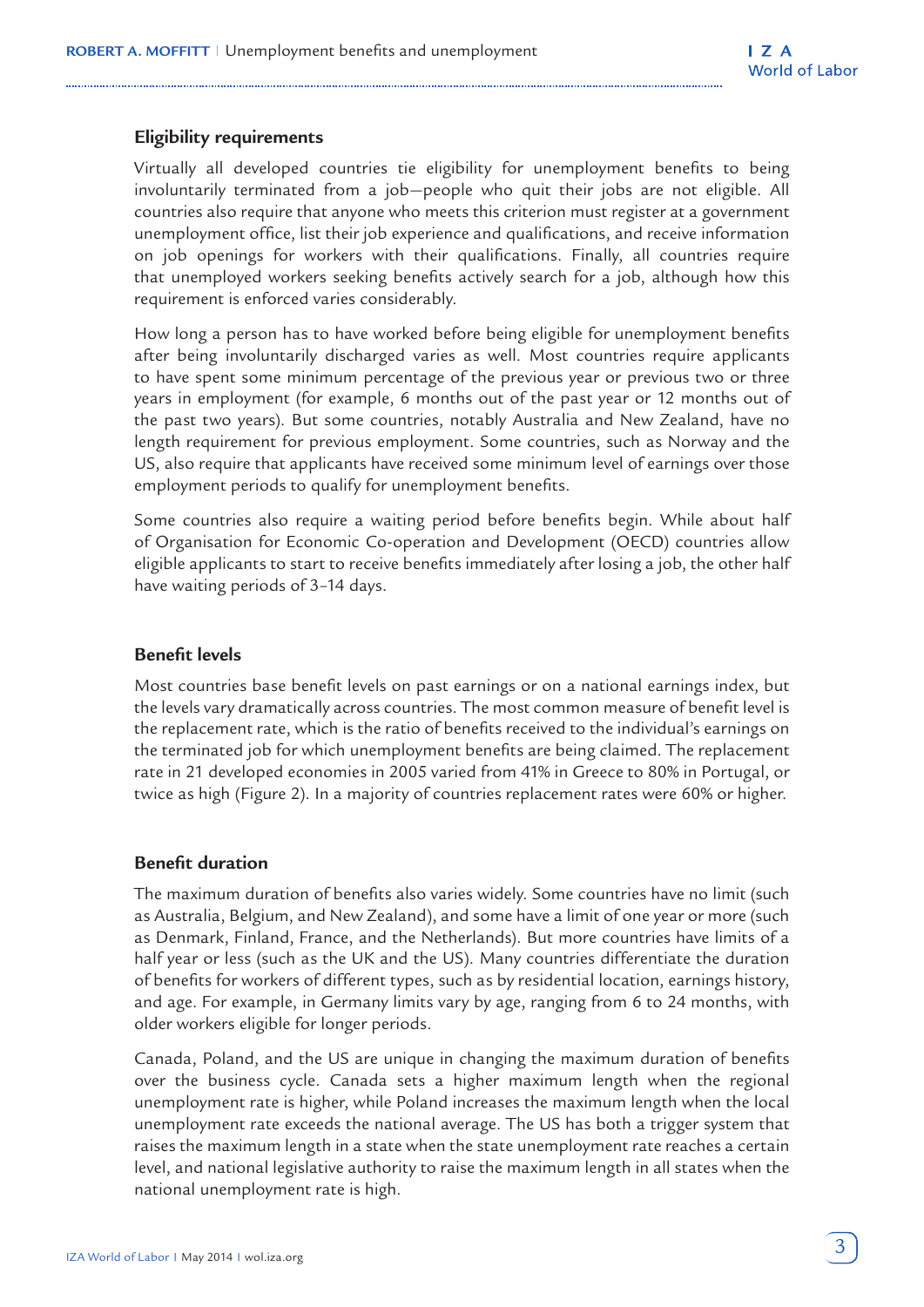

# Figure 2. Net income replacement rates in the first year after job loss in 21 developed

# **Effects on consumption**

The aim of all unemployment benefit schemes is to make up some fraction of the lost income for unemployed workers and thereby allow them to maintain their consumption at a reasonable level despite the loss of wages.

Although it might seem obvious that unemployment benefits would raise consumption, the amount by which it does so depends on several factors. One is the amount of savings a person has accumulated before becoming unemployed. Most households in developed economies have at least some savings and have built up assets for a "rainy day." However, the amount of savings is typically small, and very low-income families often have no savings at all. But for people who have accumulated savings, consumption levels may remain fairly high even in the absence of unemployment benefits.

Some people who are unemployed use a portion of their unemployment benefits to reduce their debt rather than spending it all. And some people who are unemployed have access to other sources of income. In many countries means-tested transfer programs provide income support to low-income households, for example. To the extent that these income support programs already allow unemployed workers to maintain their previous consumption levels, the extra effect of unemployment benefits could be small. And in many households when a member loses a job, other working members can help maintain household consumption levels even without unemployment benefit payments.

However, even with all these ways of maintaining some consumption after losing a job, the evidence indicates that unemployment benefit programs increase consumption considerably [2], [3]. There is evidence, for example, that a 10% increase in the unemployment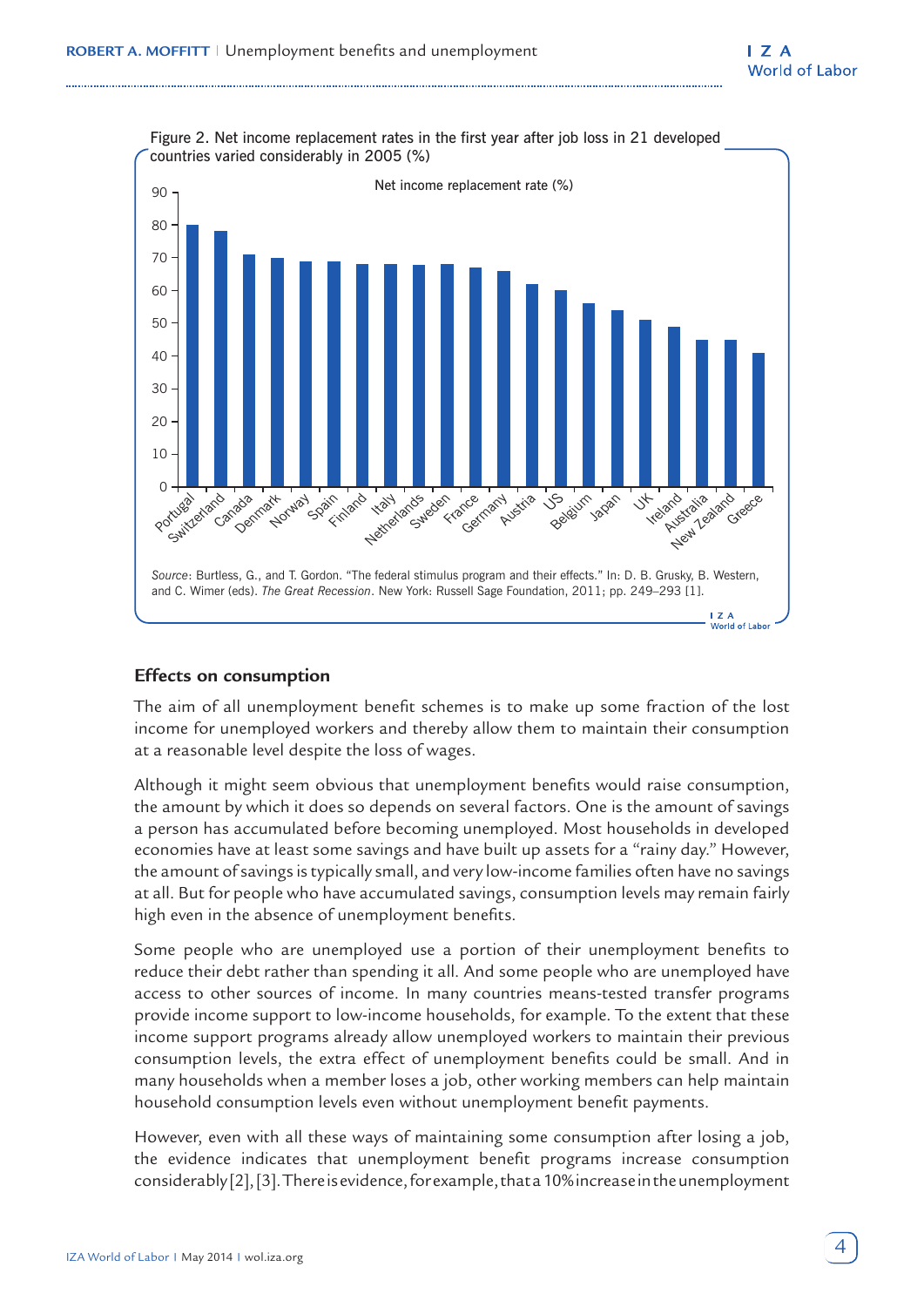benefit replacement rate reduces the drop in consumption among unemployed workers by 2.65% and that people who do not receive unemployment benefits have to reduce their consumption by more than 22%. Replacement rates at or above 84%—the case in a small fraction of countries—allow households to maintain consumption levels at their pre-unemployment levels while using savings to supplement the unemployment benefit payments. Replacement rates around 60%, much more common, enable people to maintain most of their previous consumption. A study found that the positive effects on consumption are much larger among recipients of unemployment benefits who have no assets and no employed spouse [2]. This is consistent with the assumption that whether people are able to maintain consumption even without unemployment benefit payments depends on whether the household has accumulated savings and whether there are other sources of household income.

These positive effects on consumption are particularly helpful to the economy during economic downturns. During times of high unemployment, workers' incomes fall and so does their spending. That reduction in spending reduces aggregate demand for goods, leading businesses to reduce production, output, and employment, which further depresses spending and then production again. Unemployment benefit programs work against this downward spiral by stabilizing the incomes of the unemployed and reducing any drops in spending. The net effect, therefore, is to reduce the fall in gross domestic product and to mitigate the effects of a downturn. Unemployment benefit programs are called "automatic stabilizers" in an economy: when the economy is doing well, they do not pay many benefits and so do not increase spending, but when the economy is doing poorly, they automatically increase spending, which is precisely what the economy needs at that point in the business cycle.

#### **Effects on poverty**

An additional question for unemployment benefit schemes is whether they lower a country's poverty rate. Research suggests that they reduce the aggregate poverty rate (calculated over all households in the economy, employed and unemployed) by almost one percentage point. The impact is much greater for people receiving unemployment benefits; poverty rates for this group drop from 22.5% to 13.6% as a result of the program.

# **Effects on employment**

The existence of an unemployment benefit program lowers the risk of taking a job that could later result in a layoff by insuring at least partially against that risk. This is called the entitlement effect of unemployment benefit programs (see **The economic functions of insurance**). Because nearly all countries have qualifying periods of work for unemployment benefit eligibility and most have minimum earnings or contribution levels, anyone who does not meet those qualifications has an incentive to work more, or earn more, in order to meet them.

Evidence for the US demonstrates the existence of the entitlement effect, and it works in the expected direction. People who live in areas with high unemployment benefits are more likely to take jobs that have earnings exceeding the minimum level required for eligibility. People who live in areas with lower unemployment benefits are more likely to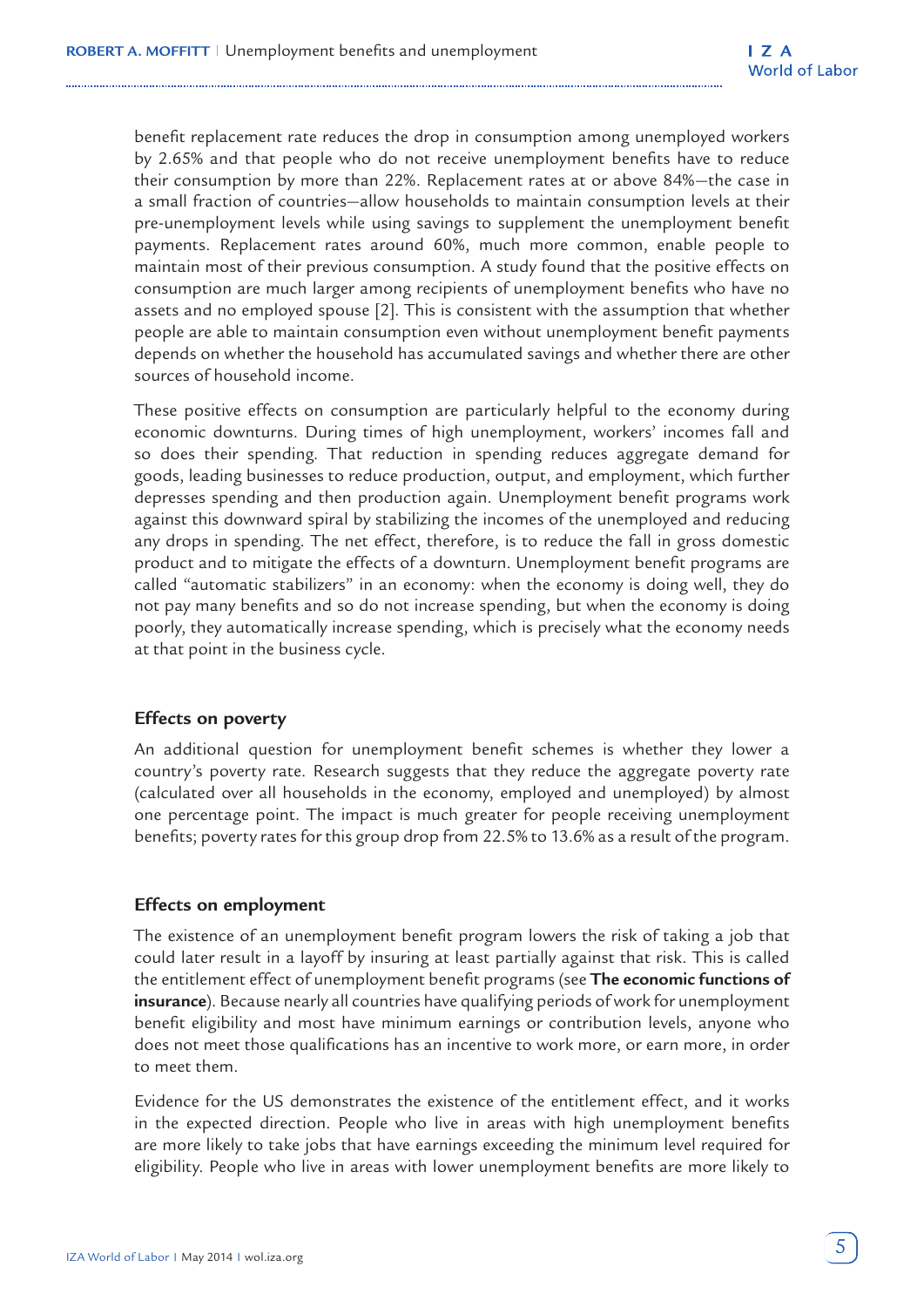take jobs with earnings below the level needed for eligibility [4]. This positive effect of unemployment benefit schemes offsets at least some of negative effects that might arise from other sources.

#### **The economic functions of insurance**

Insurance pools risk over multiple individuals, performing two important functions for an economy. The first is to replace lost income or a lost asset if a chance loss occurs. The second is to encourage people to engage in socially beneficial but risky activities (such as buying a house even though it might burn down) that they might not undertake without insurance. For unemployment insurance, one aspect of this effect is referred to as the entitlement effect.

# **Effects on job-seeking and duration of unemployment**

A side-effect of unemployment benefit programs is that they may encourage people receiving benefits to search less intensively for a new job than they would have otherwise, for two reasons. The first is that the gain of finding a job is lower for someone receiving benefits, at least during the maximum benefit period. In the absence of unemployment benefits, the gain is simply the wages on the new job. With unemployment benefits that gain is reduced to the difference between the unemployment benefits and the wages paid by a new job because the payments cease when someone becomes employed. In insurance terms this is called moral hazard: individuals alter their behavior after becoming eligible for insurance payments because the programs alter their economic incentives.

A second effect of unemployment benefit programs is that, without it, unemployed workers with few assets would have to reduce their consumption even though it is likely that they will eventually find a job and earn income. Because there is no way to borrow against those future earnings to maintain consumption during an unemployment spell, individuals might have to take a low-wage job or one mismatched to their skills instead of waiting to find a more appropriate job. This is called a liquidity constraint problem. An unemployment benefit program relieves this pressure and allows unemployed workers to maintain consumption without having to accept an inappropriate job.

The distinction between the two reasons that people receiving unemployment benefits take longer to find a new job than they would without the benefits is critical [5]. The moral hazard reason is an undesirable by-product of the insurance program. But the liquidity constraint reason is a desirable consequence. The inability to borrow against future earnings and the temporary pressure it puts on unemployed workers is socially undesirable, and it is a social improvement that unemployment benefit programs relieve that pressure, even while lengthening the time it takes to find a job.

### **Effect of benefit level and benefit duration**

The evidence on the total effect of unemployment benefit schemes on finding a job and on how long that takes is extensive and points clearly to a negative effect on finding a job and a positive effect on how long people remain unemployed. The studies typically examine either the effect of the unemployment benefit level, often in the form of a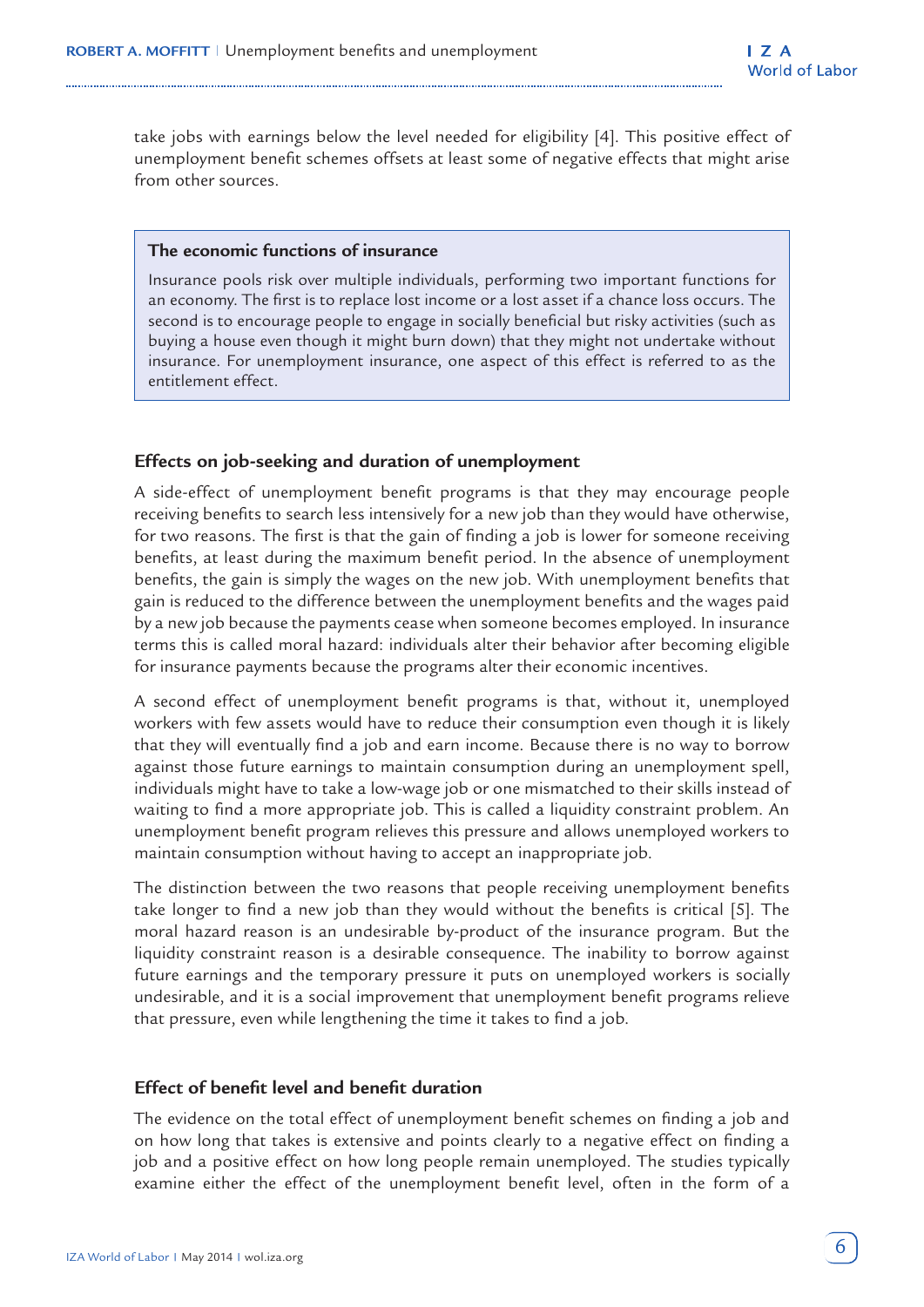wage replacement rate, or the effect of the maximum duration of benefits received. On the effects of benefit levels, one study for Austria found that a 4.6% increase in the replacement rate leads to a half week increase in time unemployed [6]. Another study found that unemployment benefits reduced job-finding rates in Austria by about 5–9% [7]. In Germany, where the maximum duration of benefits differs by age, one additional month of eligibility for unemployment benefits increased the period of unemployment by a fairly small tenth of a month [8]. Studies for other countries and groups find effects of similar magnitude.

These effects occur, however, only for those among the unemployed who are covered by unemployment insurance. Unemployed individuals who have newly entered the labor force, who do not have sufficient past earnings or employment to be eligible for unemployment benefit payments, or who have quit their jobs voluntarily, do not experience these effects. The aggregate effect of unemployment benefit programs on unemployment is therefore considerably smaller than the effect on those who receive benefits. In the US, for example, only about a third of unemployed workers typically receive benefits, although the fraction is often higher during economic downturns.

Spillover effects are another reason for a smaller impact on the national unemployment rate than on unemployment of those who receive unemployment benefit payments. Spillover effects occur when a job vacancy that is offered to an unemployed worker who turns it down in order to keep receiving unemployment benefit payments is then filled by an unemployed worker who is not receiving payments. To the extent that this occurs, some of those in the total unemployment pool get jobs they would not have had in the absence of the program. This mitigates any rise in the national unemployment rate.

Another important question is whether the effects of unemployment benefit payments are larger or smaller during economic downturns. On the one hand, during downturns individuals without a job are necessarily unemployed for longer periods because job offers are scarce, and they may be eager to accept the first good job offer they receive rather than extend their time searching just because they are receiving payments. On the other hand, the low number of job offers received may induce individuals to use the unemployment benefit payments to wait even longer to get a good job offer than they would have done in normal economic times.

In Germany the negative effects of unemployment benefit payments are much smaller during economic downturns than during normal economic times and are statistically insignificant in many cases [9]. Extensions of unemployment benefit payments in the US during the recent recession had very small effects on job-finding [10]. These effects were concentrated among the long-term unemployed and often took the form of reduced rates of leaving the labor force rather than reduced rates of entering employment. The extensions had only a small effect on increasing the unemployment rate. In addition, because the extensions most often simply delayed the exit from the labor force, the consequent increases in unemployment did not lower employment to any major extent.

As noted, it is important to determine the relative contribution of moral hazard and liquidity constraints to the effects of unemployment benefit programs on time spent unemployed. Studies found that almost two-thirds of the additional time spent unemployed by people receiving unemployment benefits was a result of liquidity constraints and inability to borrow [5]. A much smaller share of the effect resulted from the socially harmful effects of moral hazard.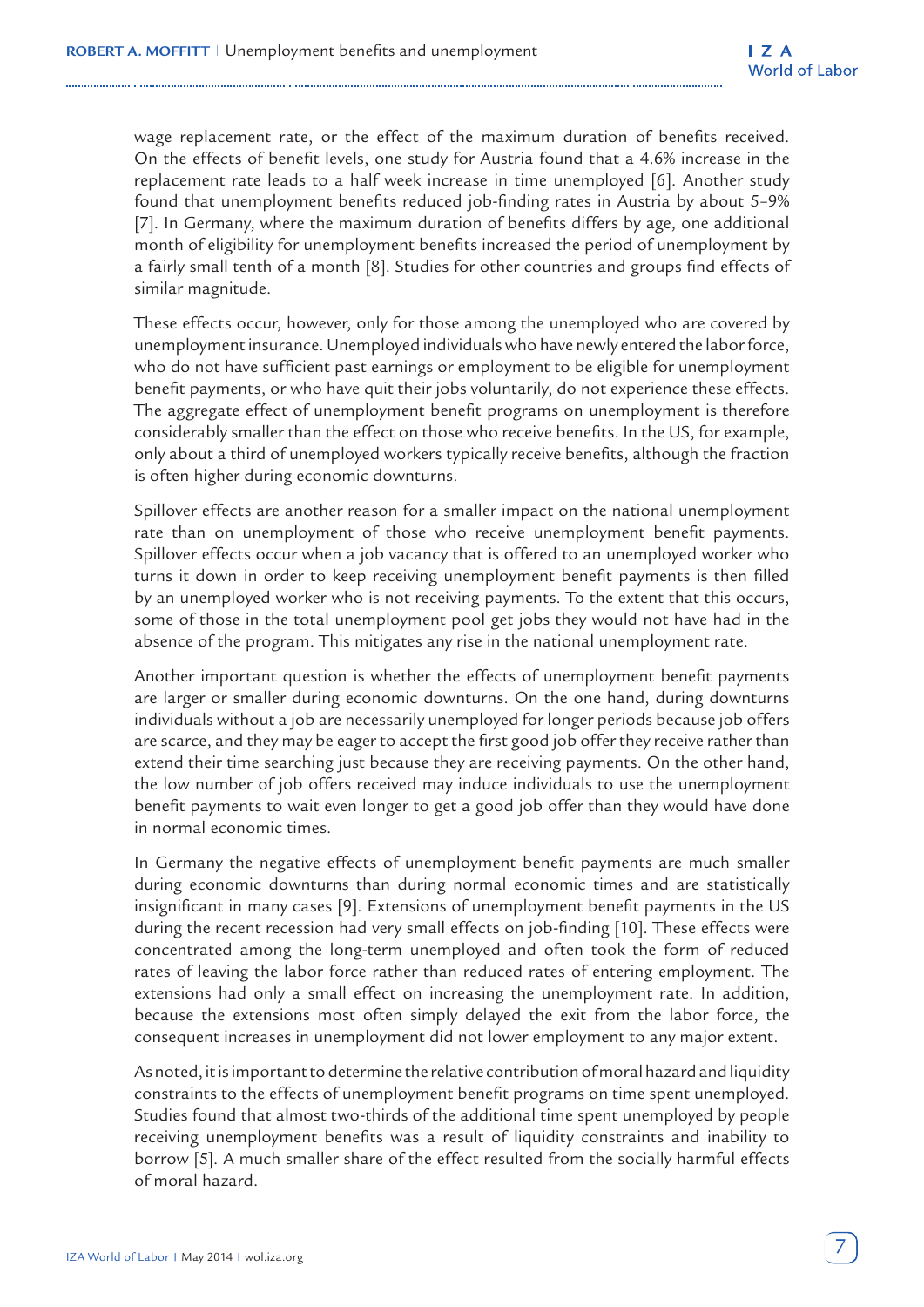### **Effects of job search requirements**

Individuals receiving unemployment benefits are required to search actively for work. Requirements range from simply registering with the governmental unemployment assistance agency, to periodically visiting the agency to discuss search activities, to providing evidence on employers contacted. Programs may call for sanctions for people who fail to search actively, although there is little evidence on the extent to which this occurs.

Studies have examined the effects of relaxing or strengthening job search requirements to see whether that affects the probability of finding a job or the duration of unemployment. Two experimental studies in the US found that job search requirements have significant effects. In one study people who were relieved of all job search requirements were out of work three weeks longer than people with the standard set of requirements and also were more likely to exhaust their benefit eligibility.

In another study people who were required to contact more employers were unemployed almost 6% less time than people who were required to contact the standard number of employers, and people who were told that the unemployment benefits agency would verify their reported contacts experienced almost 7% shorter unemployment time. A study in the UK found a large 30% increase in the probability of finding a job for the long-term unemployed who were told that they had to attend an interview to discuss their job search activity or lose their benefits.

#### **Effects of the method of financing**

Another policy issue for unemployment benefit programs is how they are financed. Here the greatest contrast is between the US and most European countries. In the US, unemployment benefit programs are financed by a tax on employers that is based on how many workers the firm has laid off in the past, a system known as experience rating. While firms that lay off more workers generally have to pay higher unemployment benefit taxes than firms that lay off fewer workers, firms are not assessed a "full" experience rating, under which a firm that lays off workers who receive \$1,000 in unemployment benefits, for example, would be taxed \$1,000 to pay, indirectly, for those workers' full benefits. In Europe, on the other hand, unemployment benefit programs are generally financed through general payroll taxes.

The reason the method of financing makes a difference is that different industries typically have different rates of layoff. The construction industry, for example, is highly dependent on the weather and on economic conditions and often has to temporarily lay off large number of workers who are later rehired. Most service industries, on the other hand, have much more stable employment. If all industries pay the same payroll tax, then the construction industry is being implicitly subsidized by the service industry, because the construction industry is paying less in taxes than its laid-off workers are receiving in benefits and the service industry is in the opposite situation. This can lead firms in the construction industry to lay off more workers than they would under an experience-rated system.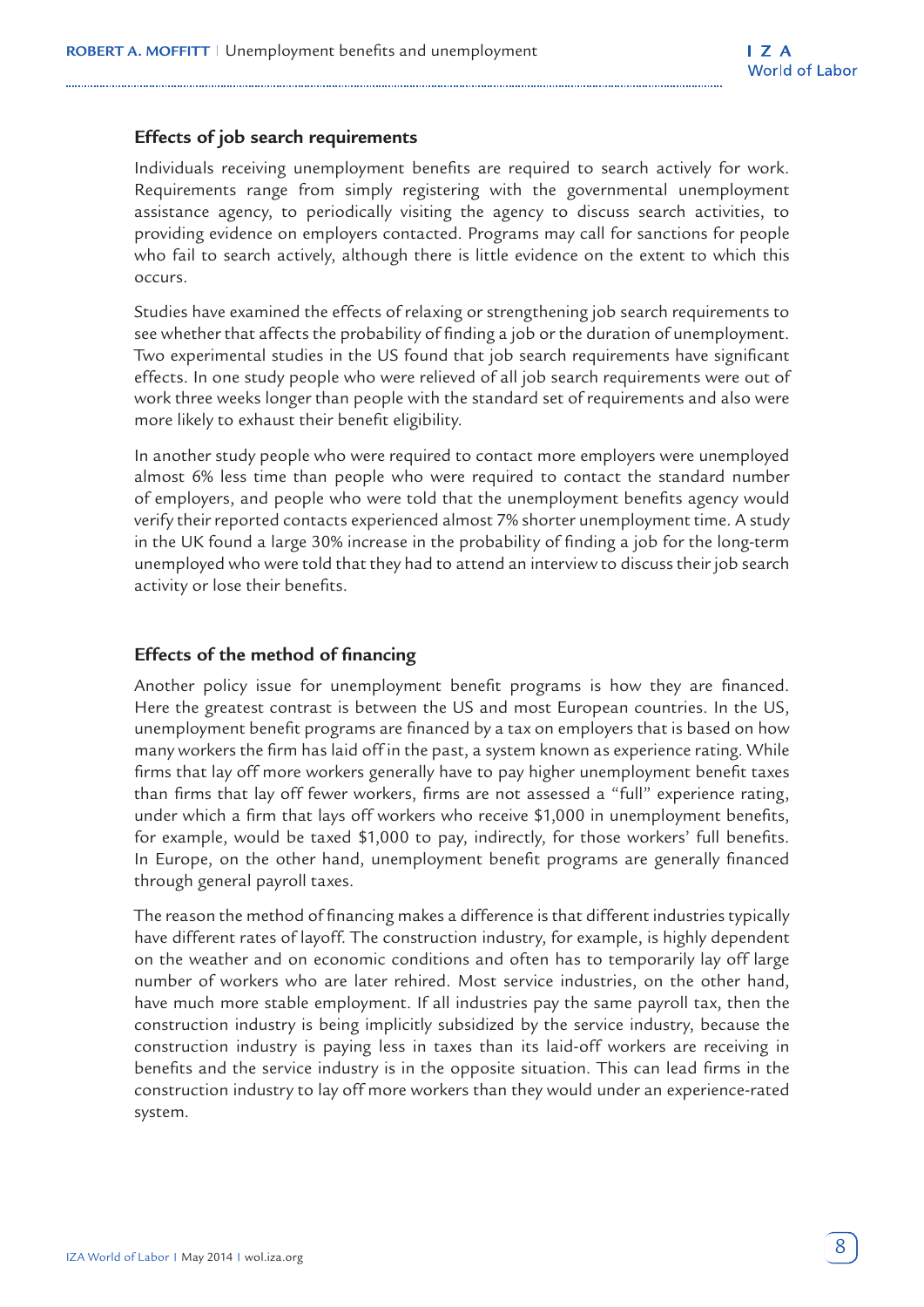# **LIMITATIONS AND GAPS**

The evidence remains inconclusive on several important issues related to unemployment benefit programs. One is whether individuals find higher-paying jobs or jobs that are a better match for their skills than they would without the programs. Studies of this issue have reached very different conclusions, with some suggesting no effect and others a positive effect. Additional studies are needed to resolve this uncertainty. A second issue is whether the existence of unemployment benefit programs makes it more likely for employers to lay off workers.

# **SUMMARY AND POLICY ADVICE**

Unemployment benefit programs play a major economic role by increasing consumption among unemployed workers and allowing them to avoid depleting their assets during periods of unemployment. Such programs also have a major positive effect on the households of unemployed workers with few or no assets and no access to borrowing to avoid serious temporary reductions in consumption. Unemployment benefit programs also provide much needed support to unemployed workers during economic downturns, without major side effects in lengthening periods of unemployment or raising the unemployment rate. By helping households with very low incomes, unemployment benefit programs lower the poverty rates. And unemployment benefit programs encourage people to take socially beneficial jobs, despite some risk of future layoffs, which improves the economy.

On the downside, unemployment benefit programs can encourage the unemployed to reduce their job search intensity and to lengthen the time spent unemployed. Increases in benefit levels and increases in the maximum length of time for which benefits can be received heighten these disincentives.

Policies need to strike a balance between the positive goals and effects of unemployment benefit programs and their negative side effects. This can be achieved by setting benefit levels and duration at adequate but not excessive levels. Another important policy tool is to set clear and firm job-search requirements and to enforce them. Having such a set of requirements reduces the negative side effects of unemployment benefit programs without reducing eligibility, benefit levels, or duration.

# **Acknowledgments**

The author thanks an anonymous referee, Gary Burtless, Till von Wachter, and the IZA World of Labor editors for many helpful suggestions on earlier drafts.

# **Competing interests**

The IZA World of Labor project is committed to the *IZA Guiding Principles of Research Integrity*. The author declares to have observed these principles.

© Robert A. Moffitt